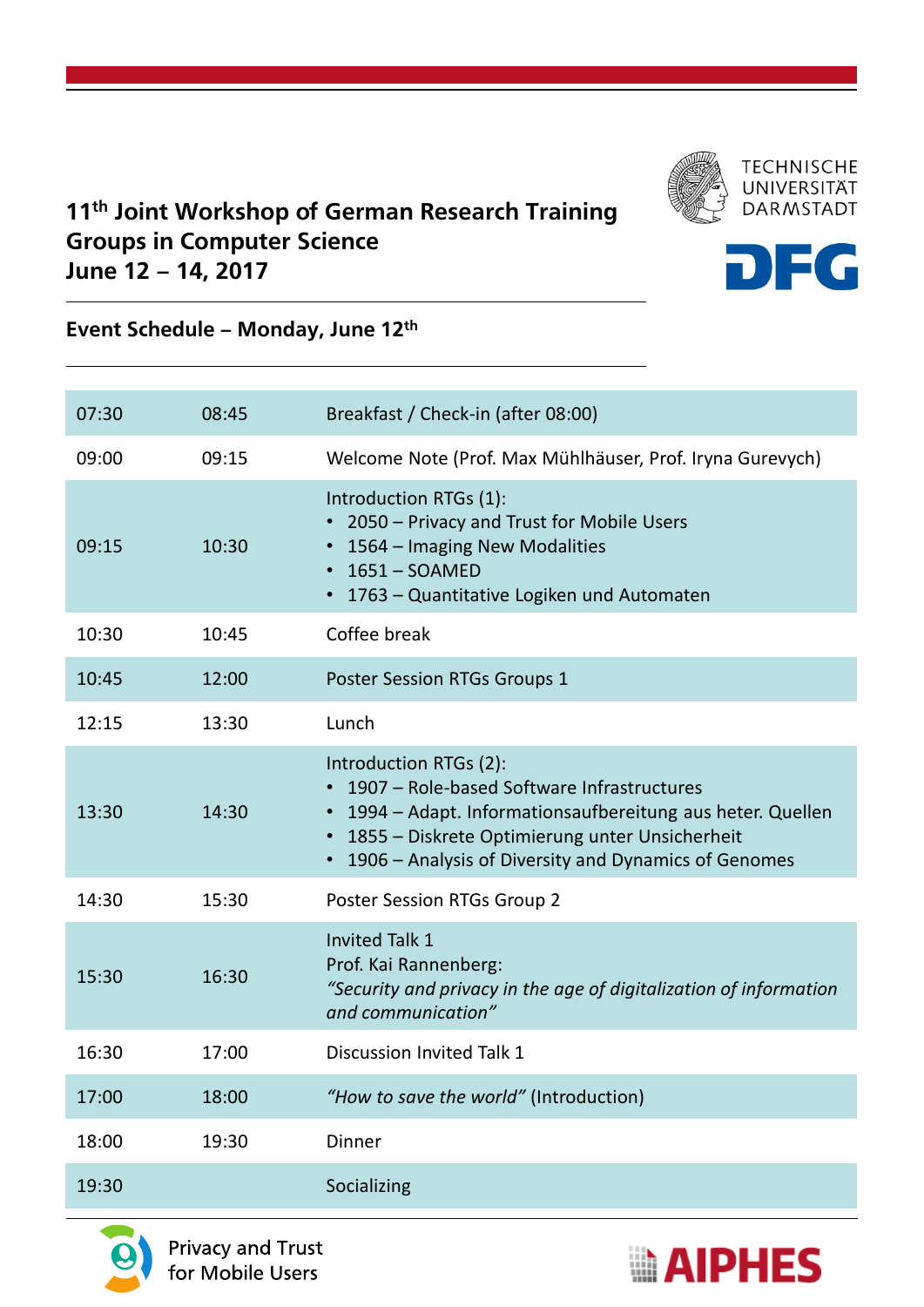

## 11<sup>th</sup> Joint Workshop of German Research Training Groups in Computer Science June 12 – 14, 2017



Event Schedule – Tuesday, June 13th

| 07:30 | 08:45 | <b>Breakfast</b>                                                                                                                                                  |
|-------|-------|-------------------------------------------------------------------------------------------------------------------------------------------------------------------|
| 09:00 | 10:00 | Introduction RTGs (3):<br>1765 – Systemkorrektheit unter widrigen Umständen<br>• 2167 - User-Centered Social Media<br>• 2193 - Anpassungsintelligenz von Fabriken |
| 10:00 | 11:00 | Poster Session RTGs Group 3, Coffee break                                                                                                                         |
| 11:00 | 12:00 | <b>Invited Talk 2</b><br>Prof. Michael Backes:<br>"Towards Assessing and Controlling Privacy in Large-Scale,<br>Open Networks"                                    |
| 12:15 | 13:30 | Lunch                                                                                                                                                             |
| 13:30 | 14:30 | <b>Invited Talk 3</b><br>Prof. Konrad Rieck:                                                                                                                      |
|       |       | "Intelligent Analysis and Detection of Android Malware"                                                                                                           |
| 14:30 | 15:00 | <b>Discussion Invited Talk 3</b>                                                                                                                                  |
| 15:00 | 15:30 | "How to save the world" (2)                                                                                                                                       |
| 15:30 | 16:15 | Coffee break & "How to save the world" (2) cont'd                                                                                                                 |
| 16:15 | 18:00 | Group Picture, Hiking along Topics                                                                                                                                |
| 18:00 | 20:00 | Dinner (BBQ)                                                                                                                                                      |